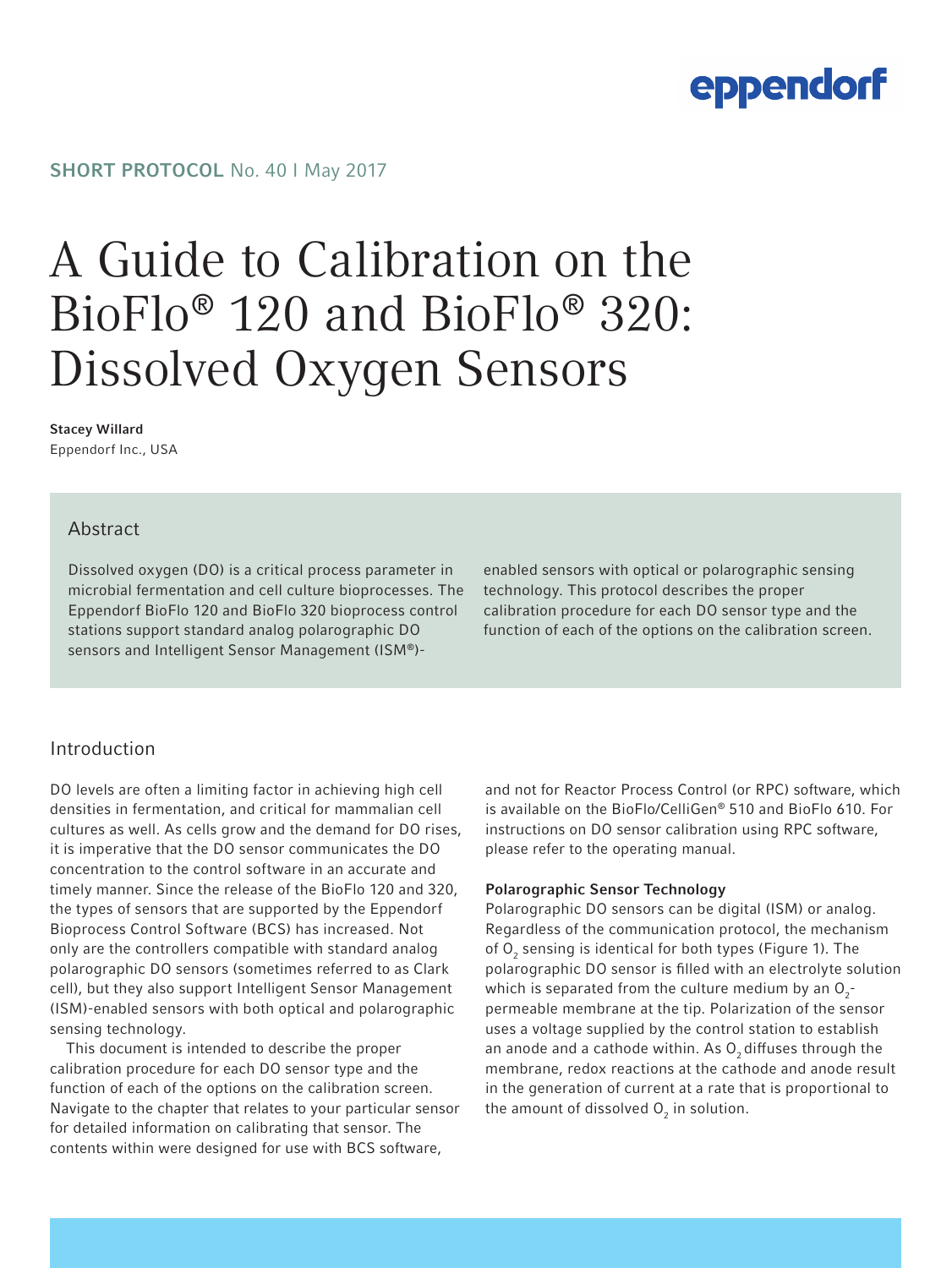At the cathode, the following reaction takes place:  $O_2 + 2 H_2O + 4 e \rightarrow 4 OH$ 

At the anode, the following reaction takes place:  $4$  Ag + 4 Cl $\rightarrow$  4 AgCl + 4 e

The measured current is proportional to the partial pressure of  $\mathsf{O}_2$  (p $\mathsf{O}_2$ ) in solution, however, the % DO that is



displayed in the control software is a relative value that is calculated based on the user-defined calibration. As such, % DO as displayed on the control station is not identical to pO<sub>2</sub> or concentration of O<sub>2</sub> in solution, which is commonly measured by offline analyzers. Instead, it is a percentage of the calibrated saturation, that is user-defined.

#### Optical sensor technology

Optical DO sensors are, by nature, digital sensors. Unlike the polarographic sensor, the optical DO sensor does not rely on chemical redox reactions to measure  ${\mathsf O}_{\mathsf 2}$  in solution. Instead, the measuring principle is based on determining dynamic quenching of fluorescence light (Figure 2): Chromophores on the sensor tip are excited with blue light. A chromophore absorbs this energy and is transferred to a higher energy level. A part of the energy is transferred as heat. As part of this process, the chromophore emits a red fluorescence light and returns to its ground state. If an  $O<sub>2</sub>$ molecule collides with the chromophore in its excited state, the energy can be transferred to  ${\mathsf O}_{_2}$  (dynamic quenching). In this case, no fluorescence light is emitted because  $O<sub>2</sub>$ 

itself can transfer this energy as heat without light emission. The emission of fluorescence light is therefore dependent on the  $pO_2$  at the chromophore layer. The amount of fluorescence detected a short time after excitation is used in the control software, along with the user-defined calibration Zero and Span values (Phi 0 and Phi 100, respectively), to calculate % DO. As such, % DO as displayed on the control station is not identical to p ${\sf O}_2$  or concentration of  ${\sf O}_2$  in



Adapted from [1].

solution, which is commonly measured by offline analyzers. Instead, it is a percentage of the calibrated saturation, that is user-defined.

Table 1 offers a summary of the key differences between each sensor type.

Table 1: Comparison of key features for each sensor type

|                                                     | Analog<br>polarographic              | Digital<br>polarographic             | Optical                           |
|-----------------------------------------------------|--------------------------------------|--------------------------------------|-----------------------------------|
| Analog/digital                                      | Analog                               | Digital                              | Digital                           |
| Sensing type                                        | Clark cell<br>(electrochemi-<br>cal) | Clark cell<br>(electrochemi-<br>cal) | Optical<br>(dynamic<br>quenching) |
| Polarization<br>period required                     | Yes                                  | Yes                                  | No                                |
| Zero/offset<br>calibration<br>required              | Yes                                  | No                                   | Yes                               |
| <b>Compatible with</b><br>electronic zero<br>method | Yes                                  | No                                   | No                                |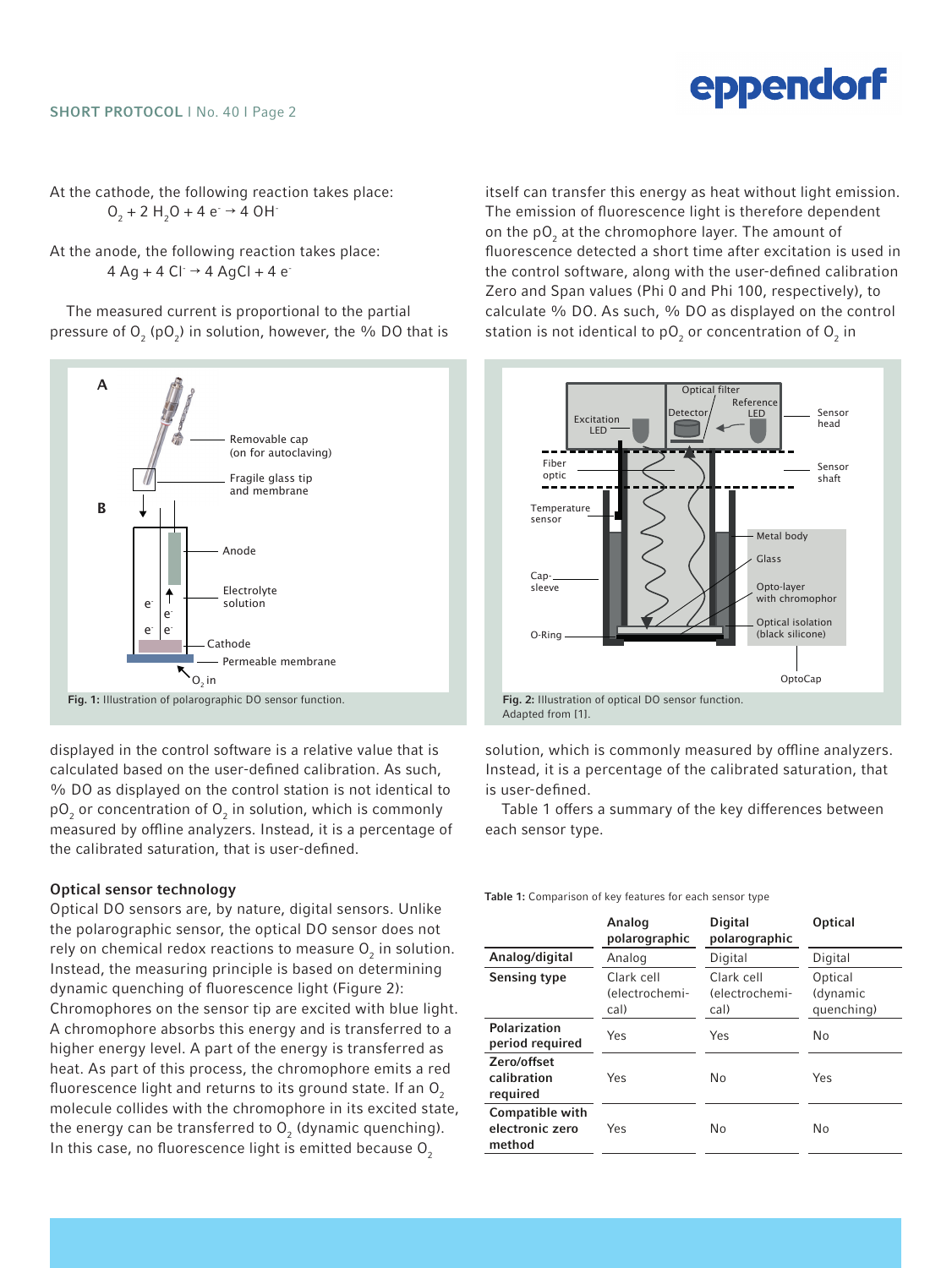### Methods

### Calibration of analog polarographic DO sensors

The protocol offered below is for the calibration of a Mettler Toledo® analog polarographic DO sensor of the InPro® 6800 series. When using analog polarographic DO sensors with the BioFlo 120 or BioFlo 320, a 2-point calibration involves an offset value and a saturation value. In the BCS software the offset value is termed Zero and the saturation value Span value. A Restandardization button is available to recalculate the offset based on changing process parameters. Figure 3 offers a graphical representation of the function of these buttons.

Upon setting Zero (Figure 4), the user defines the offset value used to remove background noise from the DO signal. Setting Span determines the maximum or saturation value for DO in the current matrix at the current temperature and pressure. The slope of the calibration curve is calculated from these values. Restandardize allows the user to perform a 1-point calibration in case of changing process parameters or matrix. When Restandardize is used, the offset is recalculated, but the slope of the calibration curve remains the same.

#### Calibration protocol Preparations

> Examine the analog DO sensor tip sfor any damage to the sensitive  $\mathsf{O}_2$ -permeable membrane at the tip. For instructions on how to replace the membrane, consult the Mettler Toledo operating manual [1] for your sensor.



Fig. 3: Graphical representation of analog polarographic DO sensor calibration.

- > The electrolyte in the sensor tip should be replaced any time the sensor has been stored for a long period of time, or any time erratic or slow response times are noted. To be certain of proper sensor functioning, the electrolyte can be replaced before each calibration, but never after calibration or during an experiment. For instructions on how to replace the electrolyte, consult the Mettler Toledo operating manual [1] for your sensor.
- > A polarographic DO sensor needs to be polarized (see Introduction for more details) before calibration. The control station is designed to provide the correct voltage



Fig. 4: Analog polarographic DO calibration screen (BioFlo 120 shown. Note that the screen is nearly identical to what is seen on the BioFlo 320.)

- 1. Loops field: List of available loops for user calibration. Select the desired loop to populate the appropriate calibration information on the right side of the screen. In this case, sensor 2 is an analog DO sensor which has been properly polarized.
- 2. Set Zero: Touch the edit box and enter the first calibration value (i.e.  $0 \frac{9}{6}$ .
- 3. Set Span: Touch the edit box and enter the second calibration value (i.e.  $100 \frac{0}{0}$
- 4. Restandardize: Touch to reset the Span value after 2-point calibration has been completed. See text for notes on restandardizing polarographic DO sensors.

for polarization. Simply connect the sensor to the control station with the provided cable for at least 6 h. If the sensor is then disconnected from the cabinet for any length of time greater than 5 min, polarization should be redone. The polarization period can occur inside of a sterilized vessel post-autoclave, or on the bench in open air for BioBLU® Single-Use Vessel applications.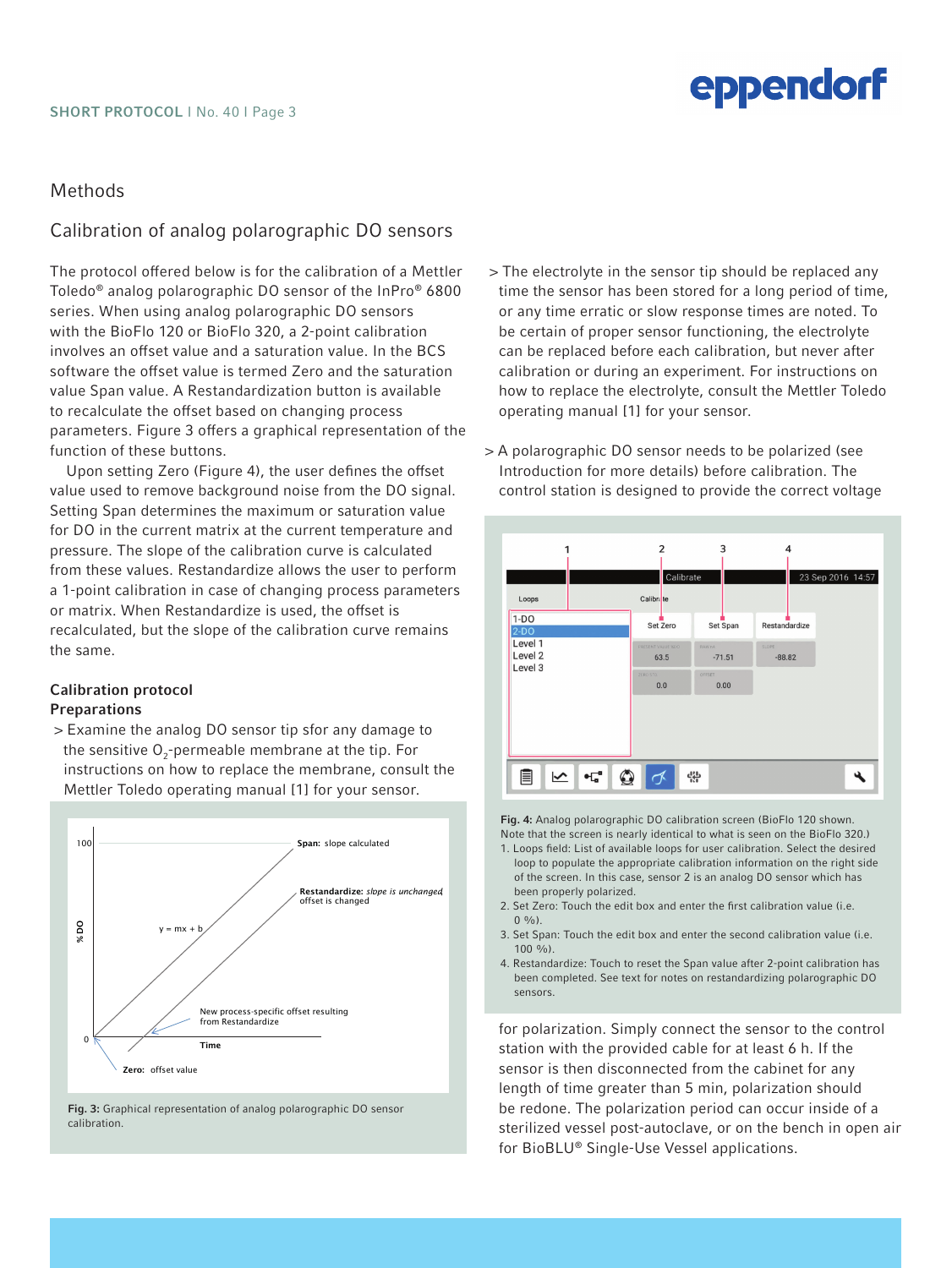#### SHORT PROTOCOL | No. 40 | Page 4

### eppendorf

> Equilibrate the vessel to process temperature before beginning the calibration.

#### Calibration

- > To establish the correct loops on the controller, consult the BioFlo 120 or BioFlo 320 operating manual, as appropriate. Figure 4 displays the calibration screen for a connected analog polarographic DO sensor.
- > To set the Zero point, or the offset value, using the electronic method, perform the following:
	- 1.Disconnect the DO sensor from the cable or control station.
	- 2.Navigate to the Calibrate screen and select 2-DO from the Loops field.
	- 3.Allow the DO PV measurement to stabilize.
	- 4.Touch the Set Zero edit box and then use the onscreen touchpad to enter 0. Touch the check mark button to confirm.
	- 5.Reconnect the DO sensor to the cable or control station.
- $>$  To set the Zero point using the N<sub>2</sub> sparge method (recommended), perform the following:
	- 1.Connect the DO cable to the DO electrode (previously installed in vessel) and the control station.
	- 2.Go to the Calibrate screen and touch DO.
	- 3.Turn only the  $\mathsf{N}_{\mathsf{2}}$  loop on and select the desired flow rate for vessel saturation.
	- 4. In approximately  $10 30$  minutes, the present value reading for DO will stabilize.
- 5.Touch the Set Zero edit box and use the touchpad to enter 0. Touch the check mark button to confirm. 6. Turn the  $\mathsf{N}_2$  loop off.
- > To set the Span value, or slope, perform the following: 1.In the Agitation Gauge screen, set the speed to the desired rpm. Set the mode to Auto. Note that Eppendorf recommends setting Span at the maximum process parameters.
	- 2.Vigorously sparge air into the vessel via the sparge inlet port on the head plate until the process value for DO is stable for approximately 10 minutes (this may take up to 30 minutes).
	- 3.In the Calibrate screen, touch 2-DO.
	- 4.Touch the Set Span edit box and use the touchpad to enter 100. Touch the check mark button to confirm.
- > For polarographic DO sensors, the restandardize function is only recommended for use when changes in process parameters result in changes to  $O_2$  saturation values. If restandardization (= 1-point offset calibration) is required, perform the following:
	- 1.To restandardize the DO sensor, navigate to the Calibrate screen.
	- 2.Select 2-DO from the Loops field.
	- 3.Touch the Restandardize button, and then enter the desired value in the touchpad (e.g. 100 % for air saturation), and touch the check mark button to save changes.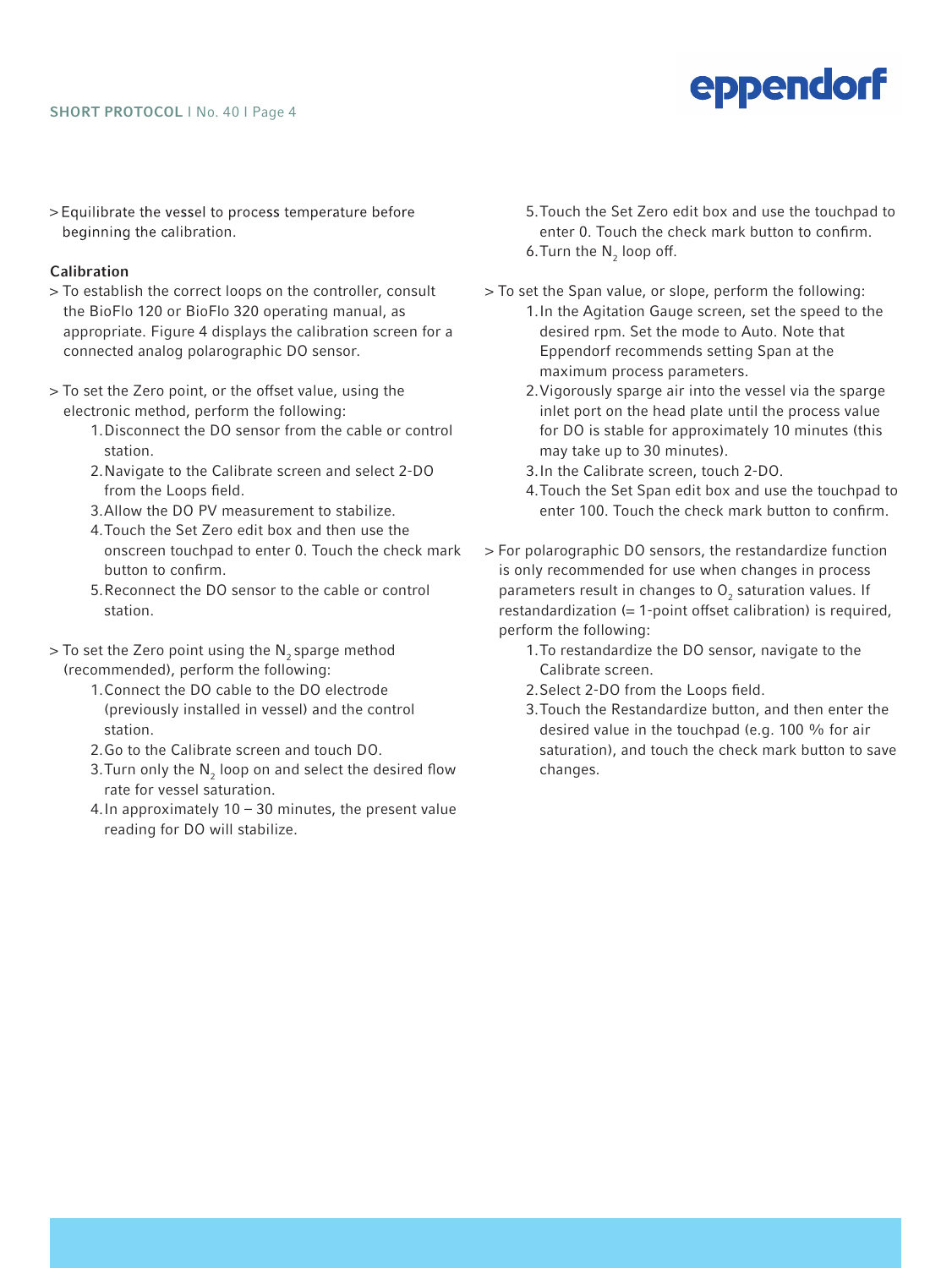### Calibration of digital (ISM) polarographic DO sensors

Intelligent Sensor Management (ISM) technology from Mettler Toledo offers a range of benefits over the standard analog polarographic  $DQ$  sensor, while the method of  $Q<sub>z</sub>$ sensing remains identical. Most relevant to calibration is that the most recent calibration data is displayed on the BioFlo 120 and BioFlo 320 Calibrate screen (Fig. 5). In most cases Mettler Toledo recommends a 1-point calibration of their digital polarographic DO sensors, that involves a saturation value. This value is termed Span in the BCS software.The customer is not required to zero the sensor. The offset, or Zero, is set at the factory and Mettler Toledo recommends that Zero calibration is only performed if the customer's application requires high resolution at very low (<5 %) DO levels. Further, performing a 2-point calibration including the Zero point may cause erratic readings. Figure 6 shows the function of calibration buttons and how they differ from analog sensors.

Setting Span determines the maximum or saturation value for DO in the current matrix at the current temperature and pressure. The slope of the calibration curve is



Fig. 5: Digital polarographic DO calibration screen (BioFlo 120 shown. Note that the screen is nearly identical to what is seen on the BioFlo 320.)

- 1. Loops field: List of available loops for user calibration. Select the desired loop to populate the appropriate calibration information on the right side of the screen. In this case, sensor 1 is a digital DO sensor which has been properly polarized.
- 2. Set Zero: Touch the edit box and enter the first calibration value (i.e.  $0 \frac{0}{0}$ .
- 3. Set Span: Touch the edit box and enter the second calibration value (i.e.  $100 \frac{0}{0}$
- 4. Restandardize: Touch to reset the Span value after 1-point calibration has been completed. See text for notes on restandardizing polarographic DO sensors.
- 5. Sensor Data field: Displays the information stored on the sensor.





calculated from these values and is stored on the sensor. It should also be noted that the ISM software performs temperature, humidity, and pressure compensation on the data automatically. These algorithms may result in the Span process value appearing slightly higher or lower than the 100 % that is entered by the customer. Rest assured that this is a normal part of the calibration process. Restandardize allows the user to perform a 1-point calibration in case of changing process parameters or matrix. When Restandardize is used, the offset is recalculated, but the slope of the calibration curve remains the same. In the case of the digital polarographic DO sensor, the restandardized offset value is not saved to the sensor as it is process-specific. The Zero that is factory-set remains on the sensor. Again, the data are compensated for temperature, humidity, and pressure.

If a Zero value must be entered for your process, ensure that the corresponding nA (value from the sensor displayed on the calibration screen) is within the acceptable range of 0 +/- 0.3 nA. Improperly setting a Zero point for ISM polarographic DO sensors will create an out of range offset value which can cause erratic sensor behavior, resulting in inaccurate DO values. If the Zero point is improperly recorded outside of the recommended range, please use the Restandardize function to reset your Zero, which will clear the offset value.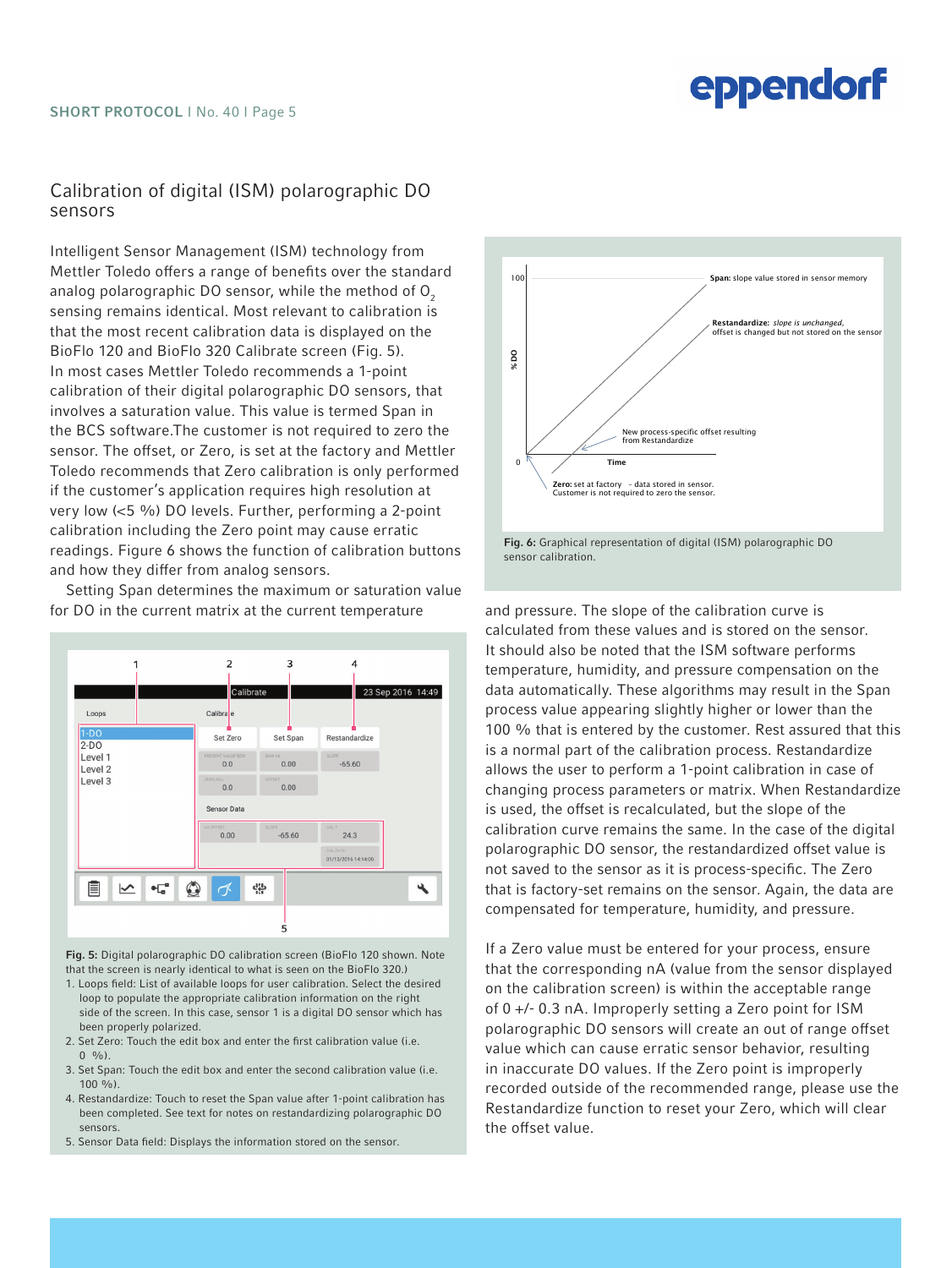### Calibration protocol

- Preparation
- > The DO sensor tip should be examined for any damage to the sensitive  ${\mathsf O}_2$ -permeable membrane at the tip. For instructions on how to replace the membrane, consult the Mettler Toledo operating manual for your sensor.
- > The electrolyte in the sensor tip should be replaced any time the sensor has been stored for a long period of time, or any time erratic or slow response times are noted. To be certain of proper sensor functioning, the electrolyte can be replaced before each calibration, but never after calibration or during an experiment. For instructions on how to replace the electrolyte, consult the Mettler Toledo operating manual for your sensor.
- > A polarographic DO sensor needs to be polarized (see Introduction for more details) before calibration. The control station is designed to provide the correct voltage for polarization. Simply connect the sensor to the control station with the provided cable for at least 6 h. If the sensor is then disconnected from the cabinet for any length of time greater than 5 min, polarization should be redone. The polarization period can occur inside of a sterilized vessel post-autoclave, or on the bench in open air for BioBLU Single-Use Vessel applications.
- > Equilibrate the vessel to process temperature before beginning the calibration.

### Calibration

- > To establish the correct loops on the controller, consult the BioFlo 120 or BioFlo 320 operating manual, as appropriate. Fig. 5 displays the calibration screen for a connected digital ISM polarographic DO sensor.
- > REMINDER: It is not necessary or recommended by the sensor manufacturer to Zero the sensor. This is only

required if your application requires high resolution at very low % DO values (< 5 % DO). Therefore, after polarization, proceed directly to the set Span (slope) procedure:

eppendorf

- 1.In the Agitation Gauge screen, set the speed to the desired rpm. Set the mode to Auto. Note that Eppendorf recommends setting Span at the maximum process parameters.
- 2.Vigorously sparge air into the vessel via the sparge inlet port on the head plate until the display is stable for approximately 10 minutes (this may take up to 30 minutes).
- 3.In the Calibrate screen, touch 1-DO (or whichever sensor number is your digital sensor).
- 4.Touch the Set Span edit box and use the touchpad to enter 100. Touch the check mark button to confirm.
- > For polarographic DO sensors, the Restandardize function is only recommended for use when changes in process parameters result in changes to  $O<sub>2</sub>$  saturation values. If restandardization, or 1-point offset calibration, is required, perform the following:
	- 1.To restandardize the DO sensor, navigate to the Calibrate screen.
	- 2.Select 1-DO from the Loops field.
	- 3.Touch the Restandardize button, and then enter the desired value in the touchpad (e.g. 100 % for air saturation), and touch the check mark to save changes.

NOTE: Pressure and temperature compensation may cause the displayed Span value to appear higher or lower than what was entered. This is normal.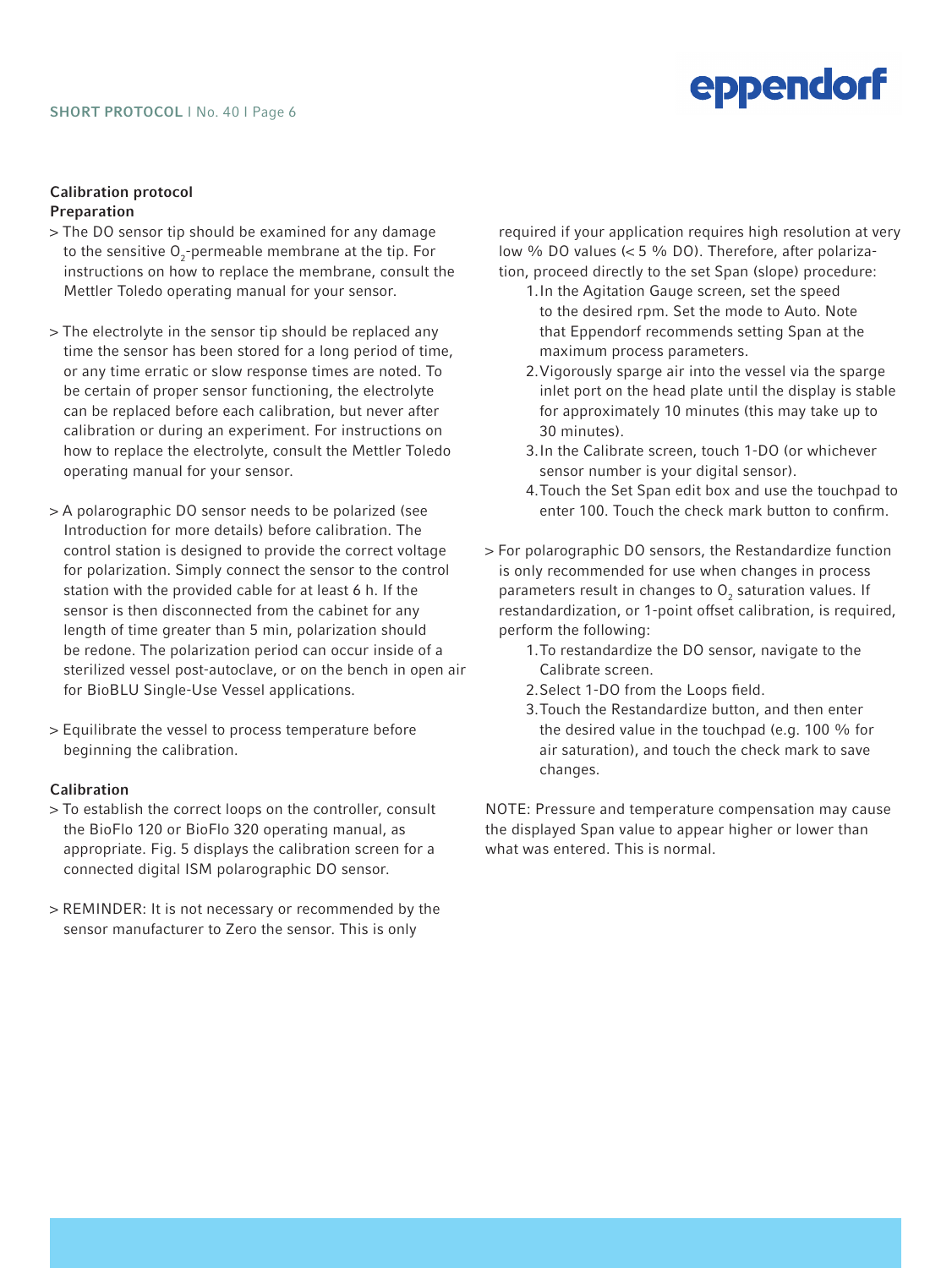### Calibration of optical DO sensors

Since the optical sensor works by emitting a pulse of light, an electronic Zero procedure is not appropriate. In addition, unlike the digital polarographic sensor where it is not recommended to perform a Zero or offset calibration, the optical sensor requires the Zero (Phi 0) calibration as part of the protocol. In the case of this sensor type, the software on the BioFlo 120 or BioFlo 320 will guide you through the process, even indicating whether or not the signal is stable enough to proceed. There is an additional button available on the optical DO calibration screen: the Process Cal button. This allows the user to perform an additional calibration curve adjustment in which the Span (or Phi 100) value is adjusted (Fig.7).



In this case the Zero point is unaffected. See Figure 7 for

a graphical representation of this phenomenon. Ensure the optical DO sensor is connected to the sensor 2 port on the utility panel. In case the secondary sensor module is present on the BioFlo 320, it can be connected to either port 2 or port 4. Optical DO sensors are not compatible with the sensor 1 port. Consult the operating manual for the appropriate control station (BioFlo 120 or 320) for detail on connecting the sensor before proceeding to calibration.

The optical sensor requires both Zero (Phi 0) point and Span (Phi 100) calibration to establish the calibration curve. Both the Zero and Span values are stored on the sensor. When the user sets Span, the process value is compensated for using default temperature, pressure, and humidity values

and can therefore differ slightly from the value entered by the customer. In addition, if the user sets a Span value that is either out of expected range, or not within expected delta from the Zero point, the calibration will be rejected and an error message is received. The Process Cal button allows the user to adjust the calibration curve to account for a new saturation value. This button is often used by customers who perform the 2-point calibration in open air and wish to adjust the calibration post-autoclave with culture medium at process parameters. The Process Cal value is used to recalculate the calibration curve and is also compensated for current conditions such as pressure, temperature, and humidity. See Figure 8 for illustration of the optical DO sensor Calibrate screen.



Fig. 8: ISM optical DO sensor calibration screen (BioFlo 120 shown. Note that it is almost identical on the BioFlo 320.)

- 1. Loops field: List of available loops for user calibration. Select the desired loop to populate the appropriate calibration information on the right side of the screen. In this case, sensor 2 is a digital optical DO sensor which has been properly polarized.
- 2. Set Zero: Touch the edit box and enter the first calibration value (i.e.  $(0, 0/0)$ .
- 3. Set span: Touch the edit box and enter the second calibration value (i.e. 100 %).
- 4. Process Cal: Touch to reset the Span value after 2-point calibration has been completed.
- 5. Sensor Data field: Displays the information stored on the sensor.

#### Calibration protocol Calibration

- $>$  To set the Zero calibration using the  $\mathsf{N}_2$  sparge method perform the following:
	- 1.Go to the Calibrate screen and touch DO.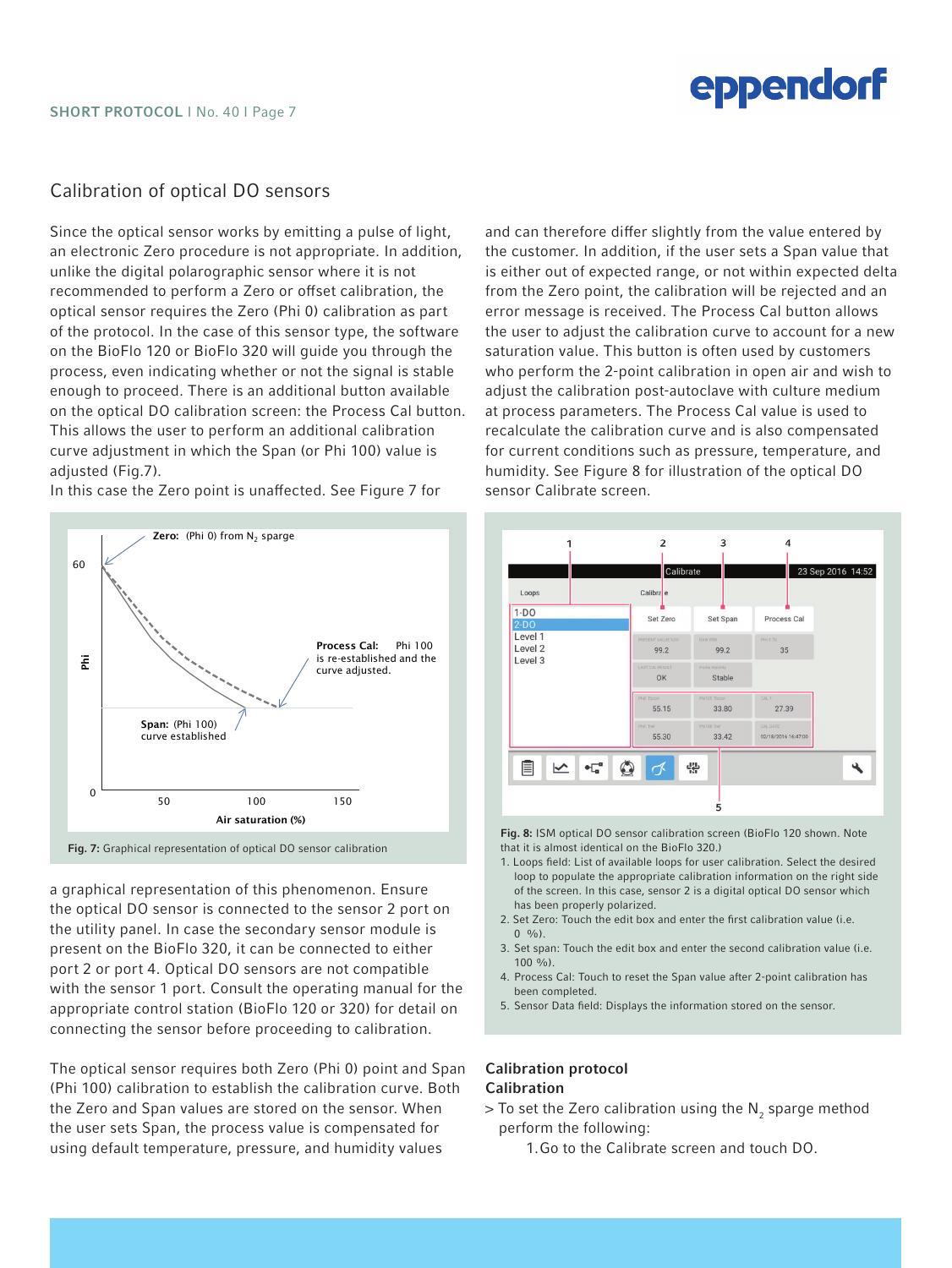- 2.Turn the  $\mathsf{N}_{_2}$  loop on and select the desired flow rate.
- 3.In approximately 10 30 minutes, the current value reading for DO will stabilize.
- 4.The Probe Stability field will indicate that the reading is "Stable" when it is recommended to proceed to the set Zero step.
- 5.Touch the Set Zero edit box, and use the touchpad to enter 0 and confirm.
- 6.Turn the  $\mathsf{N}_2$  loop off and proceed to Setting Span.
- > To set the Span or saturation value, perform the following:
	- 1.In the Agitation Gauge screen, set the speed to the desired rpm.
	- 2.Set the mode to Auto.
	- 3.Vigorously sparge air into the vessel via the sparge inlet port on the head plate until the display is stable for approximately 10 minutes (this may take up to 30 minutes total).
- 4.The Probe Stability field will indicate that the reading is "Stable" when it is recommended to proceed to the set Span step.
- 5.Touch the Set Span edit box and use the touchpad to enter 100 and confirm.
- > If a Process Cal is required, a 2-point (Zero/Span) calibration is required prior to use of the Process Cal function. To perform a Process Cal:
	- 1.Navigate to the Calibrate screen, and then select the desired Optical DO sensor from the Loops field.
	- 2.Touch the Process Cal button and then enter the desired value in the onscreen touchpad (e.g. 100 % for air saturation), and confirm.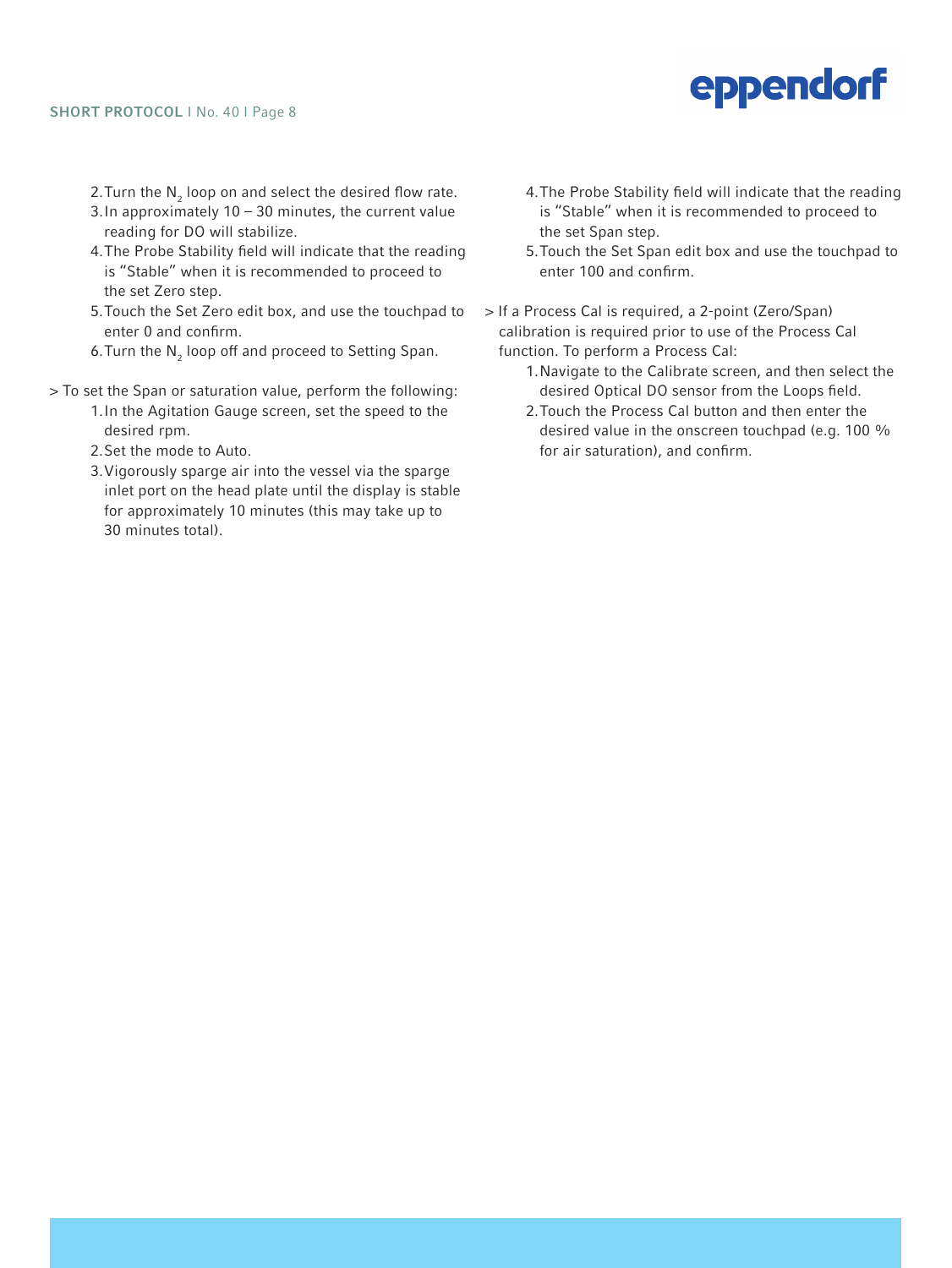### SHORT PROTOCOL | No. 40 | Page 9

### Literature

[1] InPro 6800 Series O $_{\tiny 2}$  Sensors Instruction Manual (#52 200 953), Mettler-Toledo AG.